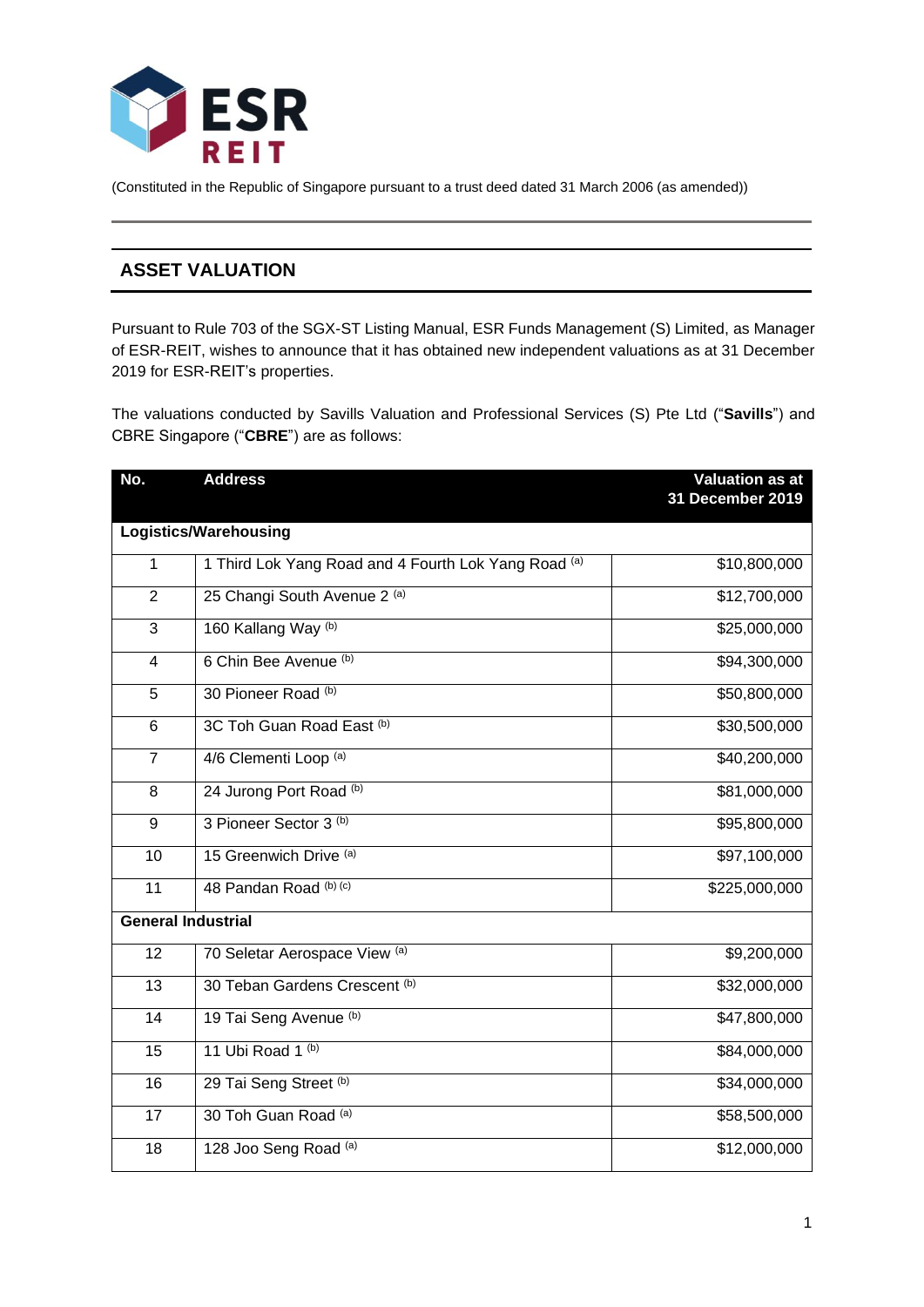| No.    | <b>Address</b>                   | <b>Valuation as at</b> |
|--------|----------------------------------|------------------------|
|        |                                  | 31 December 2019       |
| 19     | 130 Joo Seng Road (a)            | \$15,600,000           |
| 20     | 136 Joo Seng Road (a)            | \$12,800,000           |
| 21     | 11 Serangoon North Avenue 5 (a)  | \$20,000,000           |
| 22     | 11 Lorong 3 Toa Payoh (b)        | \$56,000,000           |
| 23     | 81 Tuas Bay Drive (b)            | \$28,000,000           |
| 24     | 79 Tuas South Street 5 (a)       | \$10,700,000           |
| 25     | 31 Tuas Avenue 11 (a)            | \$12,100,000           |
| 26     | 1/2 Changi North Street 2 (b)    | \$22,000,000           |
| 27     | 9 Tuas View Crescent (a)         | \$10,000,000           |
| 28     | 28 Senoko Drive (a)              | \$13,600,000           |
| 29     | 31 Changi South Avenue 2 (b)     | \$12,500,000           |
| 30     | 22 Chin Bee Drive (a)            | \$14,600,000           |
| 31     | 54 Serangoon North Avenue 4 (a)  | \$23,000,000           |
| 32     | 2 Tuas South Avenue 2 (b)        | \$35,000,000           |
| 33     | 21B Senoko Loop (b)              | \$25,900,000           |
| 34     | 60 Tuas South Street 1 (b)       | \$4,500,000            |
| 35     | 5/7 Gul Street 1 (a)             | \$14,000,000           |
| 36     | 28 Woodlands Loop (a)            | \$17,300,000           |
| 37     | 25 Pioneer Crescent (a)          | \$16,400,000           |
| 38     | 11 Woodlands Walk (a)            | \$17,400,000           |
| 39     | 43 Tuas View Circuit (b)         | \$18,300,000           |
| 40     | 13 Jalan Terusan <sup>(b)</sup>  | \$33,000,000           |
| 41     | 160A Gul Circle (b)              | \$15,600,000           |
| 42     | 3 Tuas South Avenue 4 (a)        | \$43,000,000           |
| 43     | 8 Tuas South Lane (a)            | \$105,000,000          |
| 44     | 120 Pioneer Road (b)             | \$36,000,000           |
| 45     | 45 Changi South Avenue 2 (b)     | \$11,100,000           |
| 46(i)  | 511 Yishun Industrial Park A (b) | \$19,800,000           |
| 46(ii) | 513 Yishun Industrial Park A (b) | \$6,500,000            |
| 47     | 86/88 International Road (a)     | \$41,800,000           |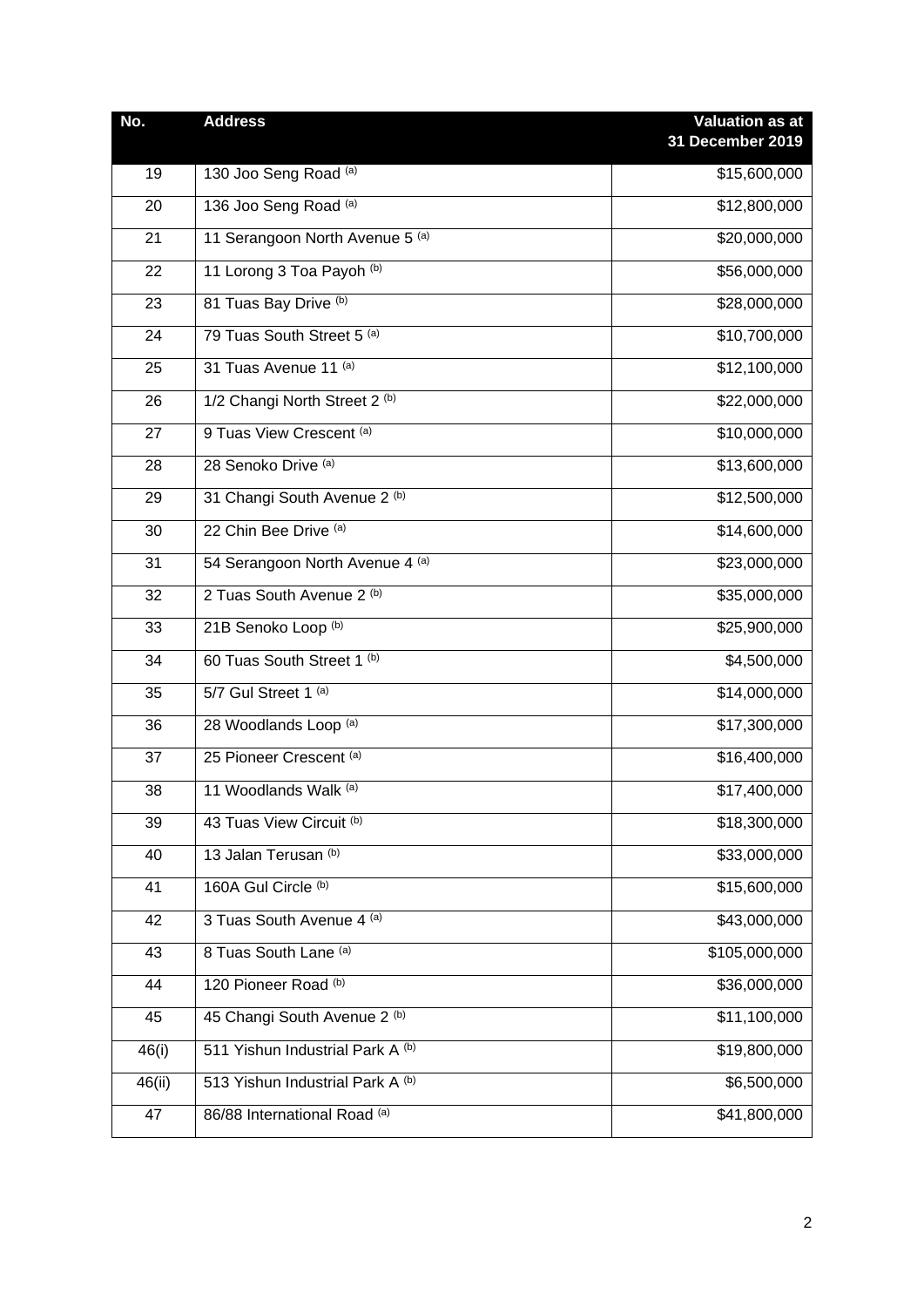| No.                          | <b>Address</b>                                          | <b>Valuation as at</b><br>31 December 2019 |  |  |
|------------------------------|---------------------------------------------------------|--------------------------------------------|--|--|
| <b>High-Specs Industrial</b> |                                                         |                                            |  |  |
| 48                           | 21/23 Ubi Road 1 (a)                                    | \$36,400,000                               |  |  |
| 49                           | 2 Jalan Kilang Barat (b)                                | \$30,000,000                               |  |  |
| 50                           | 11 Chang Charn Road (b)                                 | \$29,800,000                               |  |  |
| 51                           | 12 Ang Mo Kio Street 65 (a)                             | \$38,200,000                               |  |  |
| 52                           | 16 Tai Seng Street (a)                                  | \$58,500,000                               |  |  |
| 53                           | 7000 Ang Mo Kio Avenue 5 (a) (d)                        | \$305,400,000                              |  |  |
| 54                           | 30 Marsiling Industrial Estate Road 8 (a)               | \$48,000,000                               |  |  |
| <b>Business Park</b>         |                                                         |                                            |  |  |
| 55                           | 16 International Business Park (b)                      | \$30,600,000                               |  |  |
| 56                           | 750 to 750E Chai Chee Road (b)                          | \$299,300,000                              |  |  |
| 57(i)                        | 6 & 8 Changi Business Park Avenue 1 - Business Park (b) | \$362,000,000                              |  |  |
| 57(ii)                       | 2 & 4 Changi Business Park Avenue 1 - Hotel (b)         | \$169,000,000                              |  |  |
|                              | <b>Total</b>                                            | \$3,159,400,000                            |  |  |

#### **Notes:**

(a) Valuation conducted by CBRE.

- (b) Valuation conducted by Savills.
- (c) 100% of the valuation of 48 Pandan Road in which ESR-REIT holds 49% interest.
- (d) 100% of the valuation of 7000 Ang Mo Kio Avenue 5 in which ESR-REIT holds 80% interest.

Copies of the valuation reports for the above properties are available for inspection by prior appointment at the Manager's registered office at 138 Market Street, #26-03/04, CapitaGreen, Singapore 048946 during normal business hours for three months from the date of this announcement.

## **BY ORDER OF THE BOARD**

#### **ESR Funds Management (S) Limited**

As Manager of ESR-REIT (Company Registration No. 200512804G, Capital Markets Services Licence No.100132-5)

# **Adrian Chui**

Chief Executive Officer and Executive Director 23 January 2020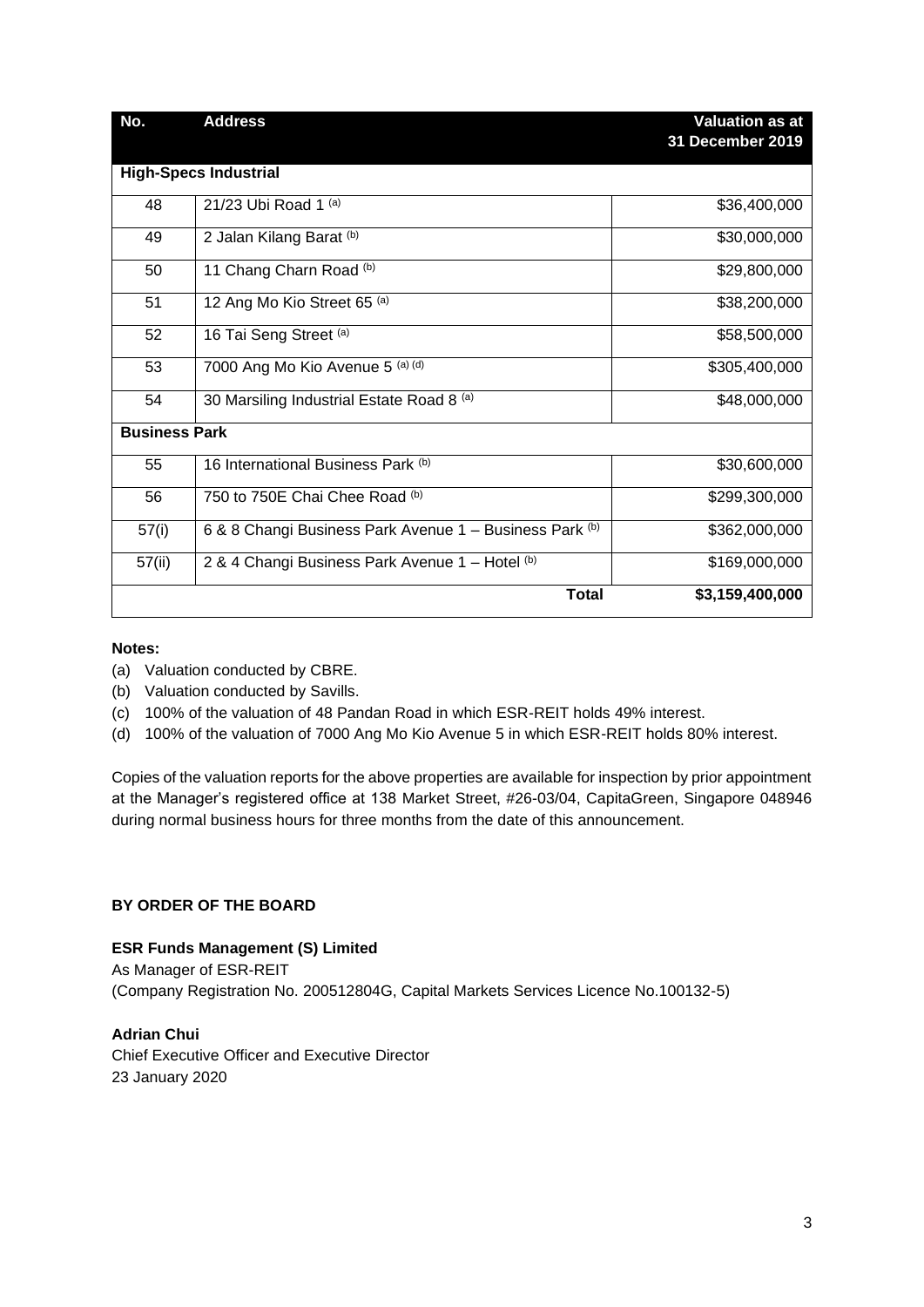For further enquiries, please contact:

**ESR Funds Management (S) Limited** Gloria Low Corporate Communications Manager Tel: +65 6827 9332 Email: [gloria.low@esr-reit.com.sg](mailto:gloria.low@esr-reit.com.sg) 

Lyn Ong Investor Relations Manager Tel: +65 6827 9504 Email: [lyn.ong@esr-reit.com.sg](mailto:lyn.ong@esr-reit.com.sg)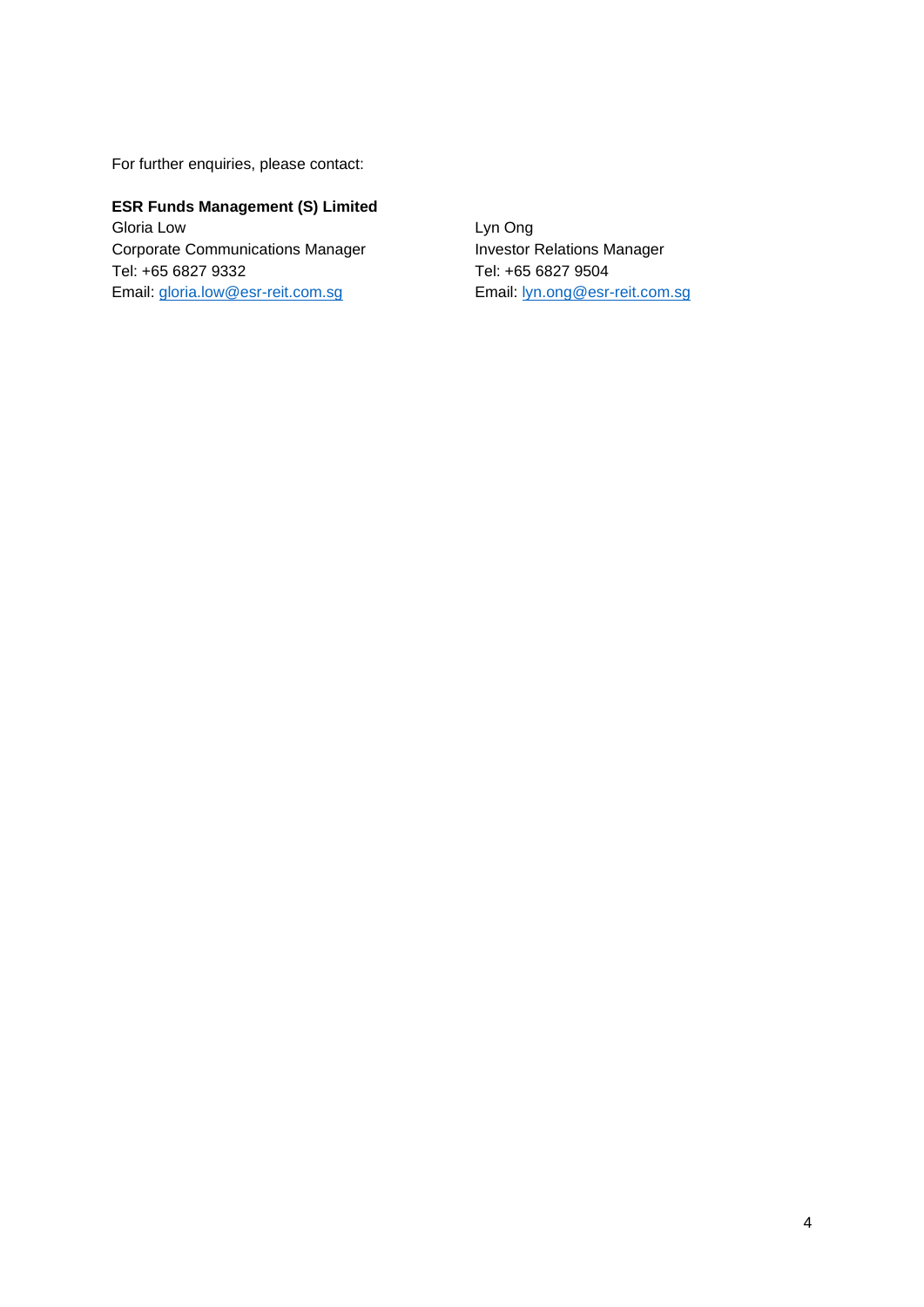# **About ESR-REIT**

ESR-REIT has been listed on the Singapore Exchange Securities Trading Limited since 25 July 2006.

ESR-REIT invests in quality income-producing industrial properties and as at 31 December 2019 holds interest in a diversified portfolio of 57 properties located across Singapore, with a total gross floor area of approximately 15.1 million square feet and an aggregate property value of S\$3.04 billion<sup>1</sup>. The properties are in the following business sectors: Business Park, High-Specs Industrial, Logistics/Warehouse and General Industrial, and are located close to major transportation hubs and key industrial zones island-wide.

The Manager's objective is to provide Unitholders with a stable income stream through the successful implementation of the following strategies:

- Acquisition of value-enhancing properties;
- Proactive asset management:
- Divestment of non-core properties; and
- Prudent capital and risk management.

ESR Funds Management (S) Limited, the Manager of ESR-REIT, is owned by namely, ESR Cayman Limited ("**ESR**") (67.3%), Shanghai Summit Pte. Ltd. (25.0%), and Mitsui & Co., Ltd (7.7%).

For further information on ESR-REIT, please visit [www.esr-reit.com.sg.](http://www.esr-reit.com.sg/)

### **About the Sponsor, ESR**

ESR is the largest Asia-Pacific focused logistics real estate platform by gross floor area (GFA) and by value of the assets owned directly and by the funds and investment vehicles it manages. Co-founded by its senior management team and Warburg Pincus, ESR and the funds and investment vehicles it manages are backed by some of the world's preeminent investors including APG, SK Holdings[, JD.com,](https://apc01.safelinks.protection.outlook.com/?url=http%3A%2F%2FJD.com&data=02%7C01%7Cgloria.low%40esr-reit.com.sg%7Cb18ed7da682643de8b7008d766916f05%7C6ed733c0622d401d8f49b2984c7d765f%7C0%7C0%7C637090647129602993&sdata=Ag8eqrD3PFV%2BcYxaRzigg4h2Mqa0vEbmE5fz7FI9M9M%3D&reserved=0) Goldman Sachs, CPPIB, OMERS, Ping An and Allianz Real Estate. The ESR platform spans across the People's Republic of China, Japan, South Korea, Singapore, Australia and India. As of June 30, 2019, the fair value of the properties directly held by ESR and the assets under management with respect to the funds and investment vehicles managed by ESR recorded approximately US\$20.2 billion, and GFA of properties completed and under development as well as GFA to be built on land held for future development comprised over 15.3 million sqm in total. ESR has been listed on the Main Board of The Stock Exchange of Hong Kong Limited since 1 November 2019.

For more information on ESR, please visit [www.esr.com.](https://apc01.safelinks.protection.outlook.com/?url=http%3A%2F%2Fwww.esr.com&data=02%7C01%7Cgloria.low%40esr-reit.com.sg%7Cb18ed7da682643de8b7008d766916f05%7C6ed733c0622d401d8f49b2984c7d765f%7C0%7C0%7C637090647129612986&sdata=hiUu8gk6thHcFkbiXEp08i9y2Ux64on2c0ivRFvmSek%3D&reserved=0)

<sup>1</sup> Includes (i) 100% of the valuation of 7000 Ang Mo Kio Avenue 5 in which ESR-REIT holds 80% interest; and (ii) 49% of the valuation of 48 Pandan Road in which ESR-REIT holds 49% interest, but excludes the effects arising from the adoption of Financial Reporting Standard (FRS) 116 *Leases* which became effective on 1 January 2019.